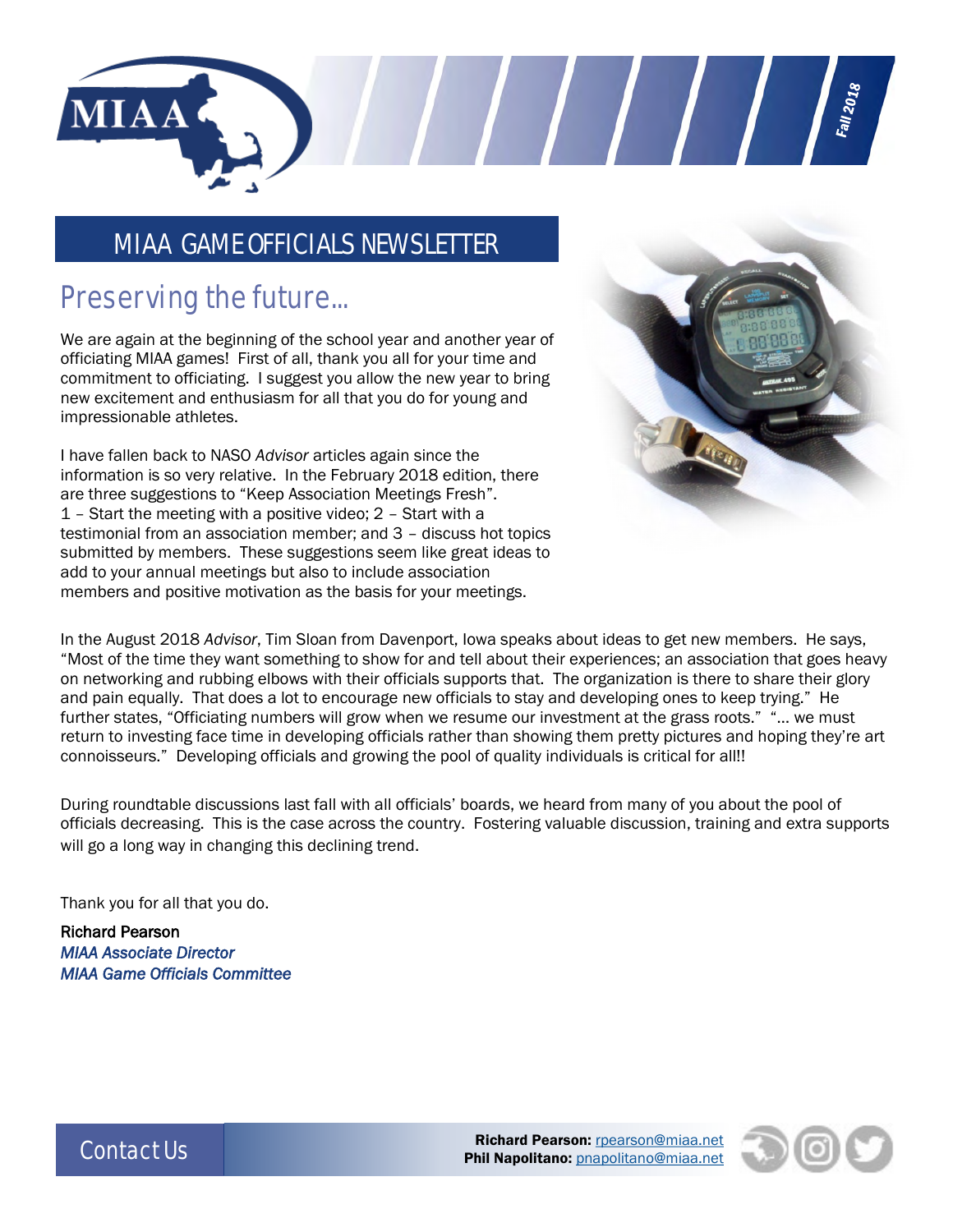## CONCUSSION INFORMATION/AWARENESS WEEKS

**ThinkTaylor** Concussion Awareness Week, September 10-14, 2018



During the week of September 10th, all MIAA Member High School varsity athletes will take part in ThinkTaylor/MIAA Concussion Awareness Week.

Please take part in the #TTpledge with your students at **ThinkTaylor.org** and by posting your support on social media using #TTpledge.

# MIAA/NFHS Concussion Training

#### 105 CMR: Department of Public Health – 201.007 (E) Training Program

*"Game officials shall complete one of the training programs approved by the Department as specified on the Department's website annually and shall provide independent verification of completion of the training program to schools or school districts upon request."*

The yearly certification requirement is only valid between July 1<sup>st</sup> and June 30<sup>th</sup> of a given academic year. In support of Department of Public Health (DPH) regulations cited above, and in the best interests of our student athletes, all MIAA Tournament Directors and Tournament Assignors will require successful completion of a DPH approved concussion training program as a condition for an official accepting an MIAA tournament assignment. Your acceptance of an MIAA Tournament contest assignment will be considered a implicit confirmation that you are a member in good standing with your local board, that you are enrolled with the MIAA, and that you have successfully completed a concussion training program as required by the DPH.

The National Federation of High Schools (NFHS) training module, "Concussions in Sports: What You Need to Know", is one of the MDPH approved training programs and may accessed using the link:

[Concussions in Sports: What You Need to Know](https://nfhslearn.com/courses/61151/concussion-in-sports) *(click link to access training course information)*

# MIAA TEAM SPORTSMANSHIP AWARDS

The MIAA would like to encourage game officials to nominate a boys or girls varsity team for consideration by that MIAA Sport Committee for recognition at the MIAA State Championship contest. Nominated teams do not have to be tournament teams but should exemplify the tenets of good sportsmanship to the highest degree. The nomination form information can be found in each sport specific MIAA Tournament [Format.](http://www.miaa.net/contentm/easy_pages/view.php?page_id=22&sid=38&menu_id=207)





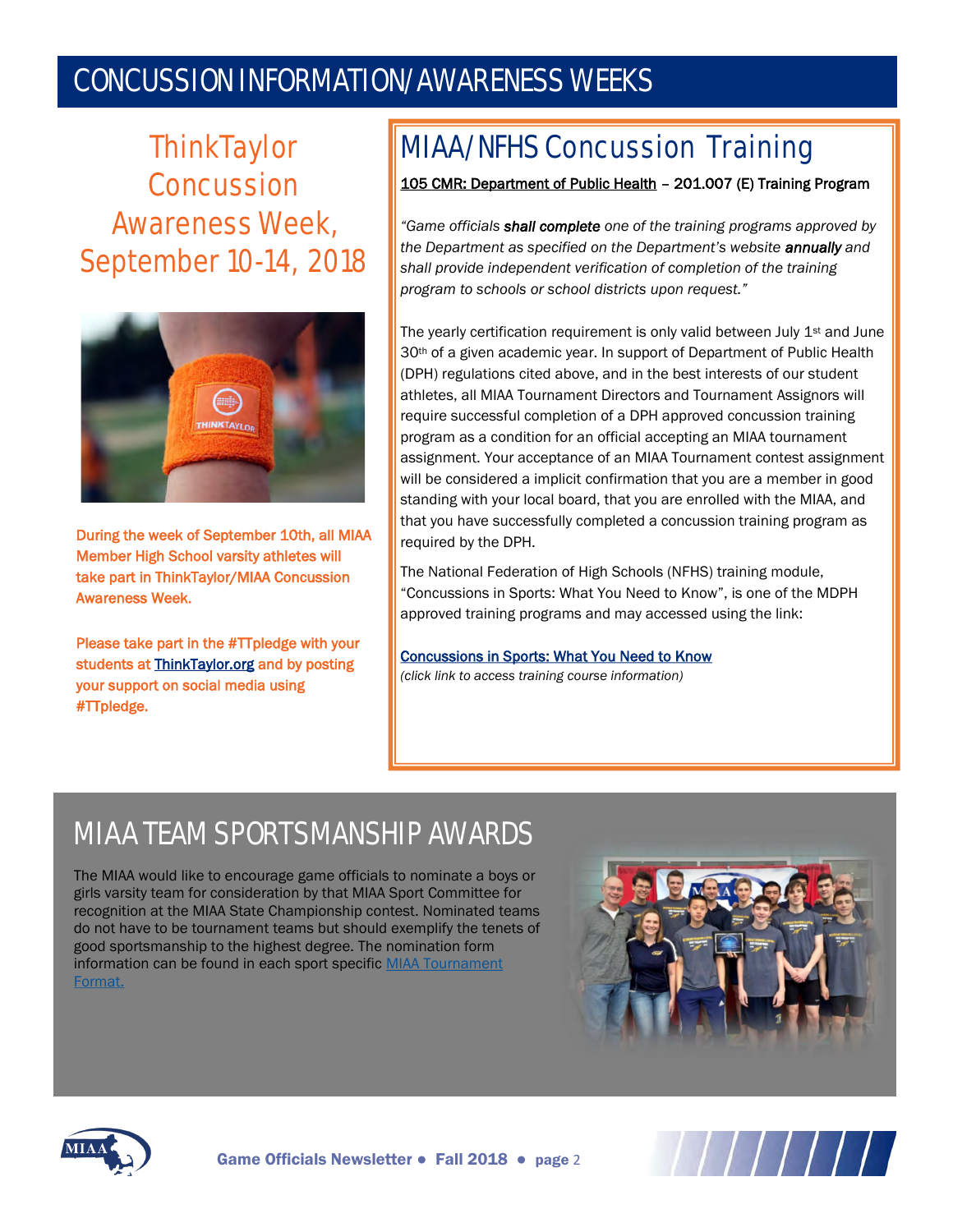## 2017 Fall Sport Rule Highlights

# Soccer Uniform Rule Change

Beginning this fall (2018), the home team shall wear dark jerseys and socks, and the visiting team shall wear white or light jerseys and socks.

"This change allows home teams to wear their school-color jerseys at home," said Theresia Wynns, NFHS director of sports and officials and liaison to the NFHS Soccer Rules Committee. "It also could provide the opportunity to use an alternative color uniform for special events."

## Volleyball—NCAA Rule changes

7.1.1.2 The libero jersey must be immediately recognized from all angles as clearly contrasting the jerseys of the other teammates.

10.1.1.3 A coach is allowed to add a libero to their lineup sheet after submission, prior to the first beckon for service.

10.1.1.10 A coach is allowed to correct their lineup if a duplicate number was submitted both in the libero position and another position, prior to the first beckon for service.

## Sports Specific Tournament Formats

All game officials are required to be well versed on their sport tournament format in order to be assigned to tournament events. A format is a detailed breakdown of how each sport tournament is conducted. It's important to remember that each sport has its own format, covering dates, rules, tournament ball agreements, overtime rules, and tie breakers, among other information. This information can be found on the **MIAA Tournament Formats** page of the MIAA website [\(miaa.net\).](http://www.miaa.net/miaa/home?sid=38)

## Cross Country

4-3-1: Eliminates redundant language and expands definition of foundation garments.

Rationale: This change expands the current interpretation of foundation garment to include any item worn under the uniform top and/or bottom as well as eliminate duplicate language in same rule.

4-3-2: Clarifies uniform language for relay and cross country team members.

Rationale: Slight differences in design of uniform do not negatively impact the identification of a relay or cross country team. The expectation of this rule is that all relay and cross country team members can be clearly identified as representing the same school.

## Football

#### 1. Kickoff – Fair catch (Rule 6-5-1)

Careful attention to NCAA Football Rule 6-5-1 exception:

*"Exception: If a Team B player makes a fair catch of a free kick behind Team B's 25-yard line, the ball belongs to Team B at its own 25-yard line."*

#### 2. Eliminate MIAA rule 69.1.15

Touchbacks after free kicks/kickoffs, ball placed at the 25 yard line (per NCAA rules).

Rationale: Allows for consistency with above NCAA Rule 6-5-1 exception.

Other NCAA Rule Changes for 2018- 19 can be found at this link.

## Swim & Diving

#### NFHS Rule 2.7.2C

if one or more starting platforms are not securely attached to the deck or end wall, the following options may be used provided the water depth rule is not violated:

- 1. all swimmers shall start in the water;
- 2. All swimmers shall start on the deck;
- 3. Any affected lane(s) may be excluded with prior mutual consent.

## IMPORTANT INFORMATION FOR 2019-2020

Beginning with the 2019-20 school year, all MIAA sports that have NFHS rules written for them will use those NFHS rules. The newly affected sports are baseball, football, girls' lacrosse, boys' volleyball and girls' volleyball.



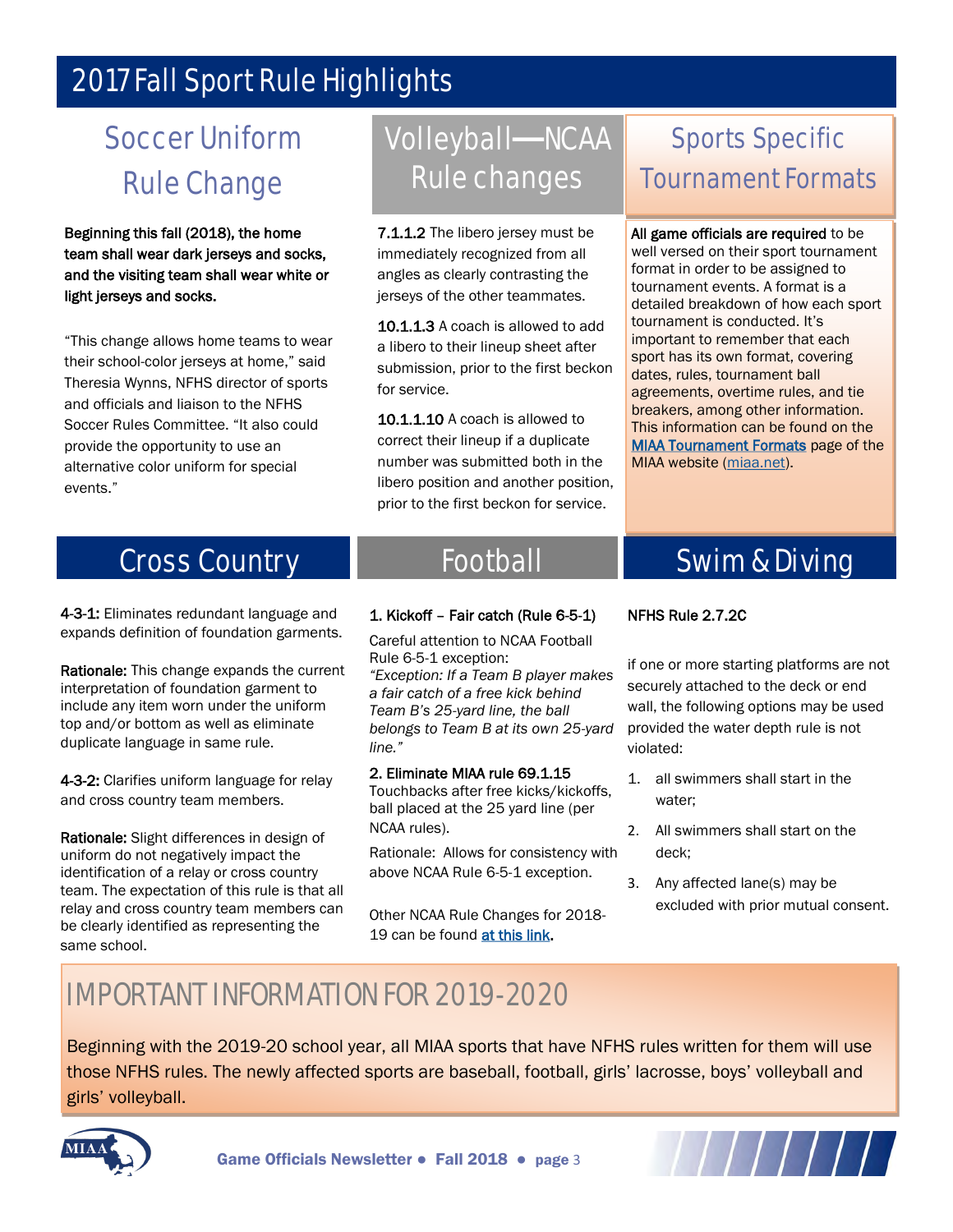## MIAA Official of the Year Award



The Massachusetts Interscholastic Athletic Association would like to congratulate the following game officials for being selected to receive the 2017-2018 MIAA Official of the Year Award.

Each official was recognized at the Third Annual MIAA Official of the Year Banquet on Wednesday, May 30, 2018 at the MIAA Office in Franklin, MA.



Wayne Bolden- Football Peter Clark- Wrestling Kelly Craven- Rugby (Girls) Anthony Estaphan- Outdoor Track Mary Fitzgerald- Soccer (Girls) Robert Hawkes- Ice Hockey (Boys) Richard Hickey- Cross Country Don Jennings- Rugby (Boys) Derek King- Basketball (Boys) Bernard LeClair- Softball Michelle Letendre- Volleyball (Girls) Marian Nihan- Swimming & Diving (Fall) John Pelli- Swimming & Diving (Winter) Joel Perry- Soccer (Boys) Dave Rist- Lacrosse (Boys)

Neville Rivet- Volleyball (Boys) Lisa Roberts- Lacrosse (Girls) Billy Jo Robidoux- Baseball Laura Sauro- Gymnastics (Girls) Renee Tourigny- Basketball (Girls) Karen Veronesi- Field Hockey Sherman Wallen- Ice Hockey (Girls)

### 2018-19 MIAA Game Official of the Year

*"Exemplify the highest standards of sportsmanship, ethical conduct, and moral character"*

This award seeks to recognize and honor officials who have displayed character, integrity and dignity, while displaying the highest standards of ethical conduct. Award candidates should have a record of exceptional performance, as well as a reputation, among their peers and the athletic community, for fair play, for good sportsmanship, and for the development of these attributes in our student‐athletes.

If you feel that you have a nominee who meets these criteria, please complete and submit the attached MIAA Nomination Form, along with any supporting materials (nomination form must be completed for candidates to be considered). A selection committee made up of members of the MIAA Game Officials Committee (GOC), will review each nomination and choose an Official of the Year, in each sport. *Officials and guest(s) will be invited to attend the awards banquet in May 29 2019 at the MIAA Office in Franklin, MA. A maximum of two guests will be invited per official.* 

 *[2018-19 MIAA Game Official of the Year Nomination Form](http://miaa.net/gen/miaa_generated_bin/documents/basic_module/officialofyearnominationform1819.pdf)*